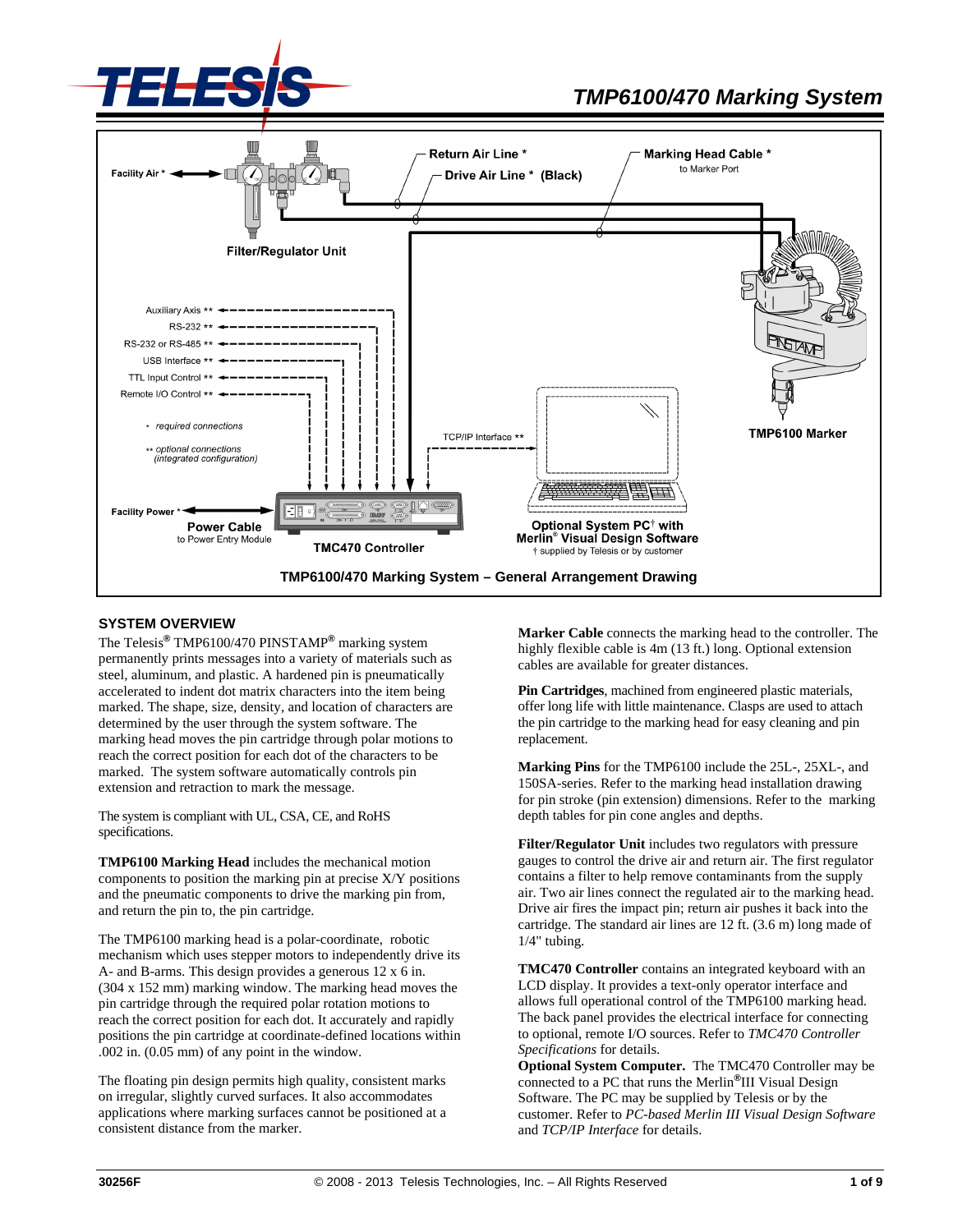

## **SYSTEM SETUP**

The TMP6100 is designed to be securely mounted to a fixture with the impact pin pointing downward. Any other configuration must first be evaluated by Telesis for approval.

When designing a fixture, allow for 3-axis adjustment to aid in horizontal, vertical, and lateral alignment of the marking head. The Telesis linear rail style tool post (shown above) is typically used with the optional, motorized Z-axis kit.

- 1. Mount marking head using two ½-13 bolts.
- 2. Mount filter/regulator assembly within 12 ft. (3.6m) of marker.
- 3. Connect drive air and return air lines to the marking head.
- 4. Connect supply air to input port on filter/regulator assembly.



The TMC470 is not a sealed unit. Protect it from potentially damaging conditions and contaminants. Do not block vents in bottom of case. Ensure the marking system is electrically isolated from any devices that may generate extreme electromagnetic interference (EMI).

5. Locate controller as close as practical to marking head. Standard marker cable length is 4 m (13 ft.).

- 6. Install the controller as a table-top, wall-mounted, panelmounted, or enclosure-mounted unit, as applicable.
- 7. Connect marker cable to marking head and to controller.
- 8. Ensure controller power switch is OFF.
- 9. Connect power cable to controller.
- 10. (optional) For systems that connect to a PC running the Merlin III Visual Design Software:
	- a. Ensure PC power switch is OFF.
	- b. Connect cable to controller Ethernet Port and to PC.
	- c. Connect power cable to PC.
	- d. Position PC power switch to ON.
	- e. (customer-supplied PC) Install marking system software.
- 11. Position controller power switch to ON.
- 12. Start marking system software.
- 13. Adjust pin stroke, drive air, and return air for impact depth.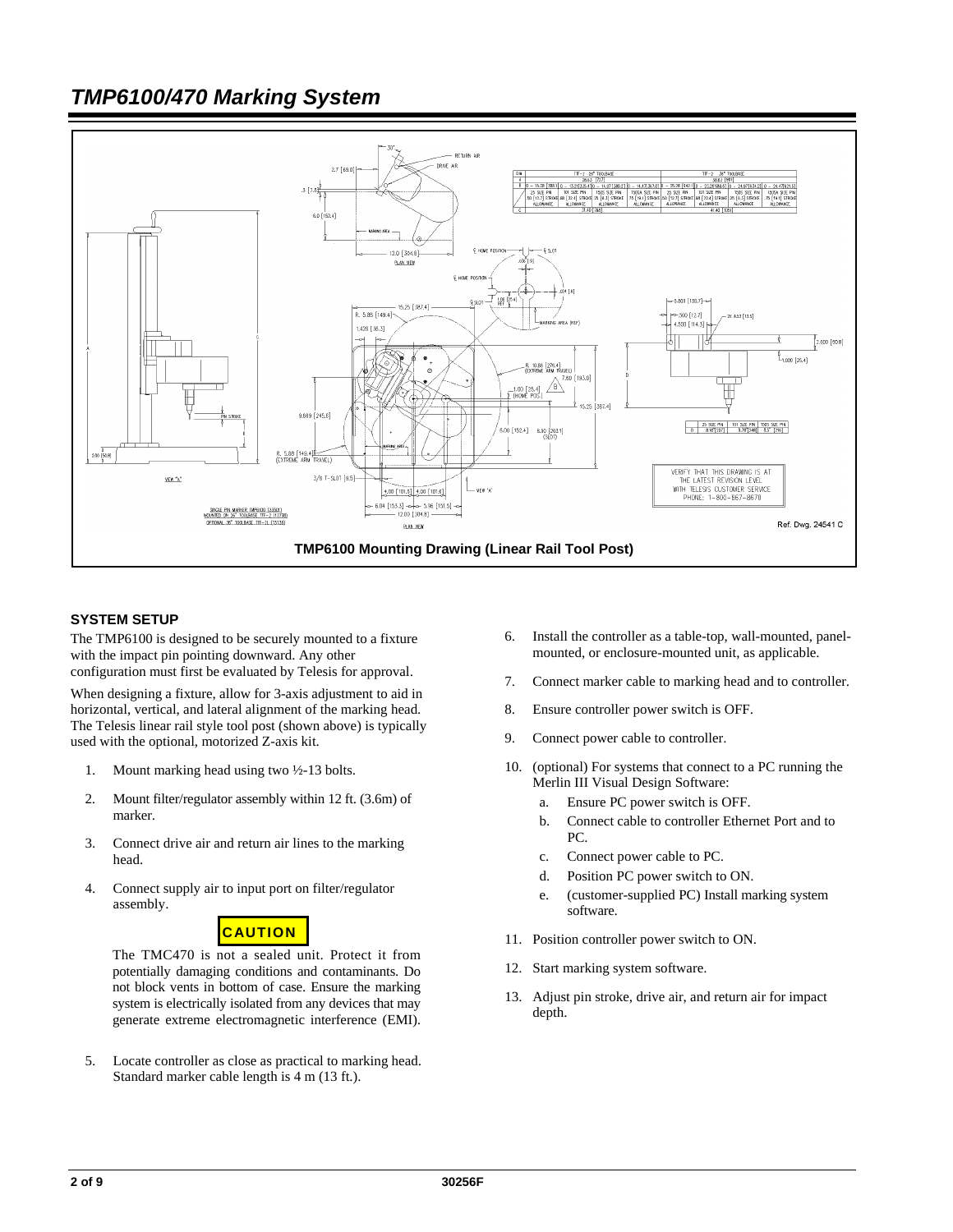

### **SYSTEM OPTIONS**

- Marking Head Extension Cables
- Mounting Post with Hand Crank (19.3" [492mm] travel)
- Auxiliary Axis Driver Board Kit
- Motorized Z-axis Tool Post with Programmable Travel
- Motorized Theta-axis with Programmable Rotary Drive Unit
- TMC470 Controller Wall-mounting Bracket Kit
- TMC470 Controller Panel-mounting Bezel/Bracket Kit
- TMC470N NEMA**®** Enclosure
- Bar Code Scanner or Bar Code Wand with Cable
- Foot Switch (Start Print) or Pushbutton Station (Start/Abort)
- Backup Utility Software
- Upgrade Utility Software
- Logo/Font Generator Software
- Merlin III Visual Design Software
- System Computer (to run the Merlin III software)

### **TMP6100 MARKING HEAD**

# **Specifications**

The TMP6100 marking head specifications are subject to change without prior notice.

|                                                                                            | Drawings                                                                                                 |
|--------------------------------------------------------------------------------------------|----------------------------------------------------------------------------------------------------------|
|                                                                                            | support tooling                                                                                          |
| Operating Temperature 32 $^{\circ}$ to 122 $^{\circ}$ F (0 $^{\circ}$ to 50 $^{\circ}$ C), | non-condensing                                                                                           |
|                                                                                            | $(2.8 \text{ to } 8.3 \text{ bar})$                                                                      |
|                                                                                            | (marking)                                                                                                |
|                                                                                            |                                                                                                          |
|                                                                                            |                                                                                                          |
|                                                                                            | Pin Material  Powdered metal, stainless steel with<br>diamond tip, or carbide<br>(25L, 25XL series pins) |
|                                                                                            | Powdered metal or tool steel with<br>carbide tip (150SA-series pins)                                     |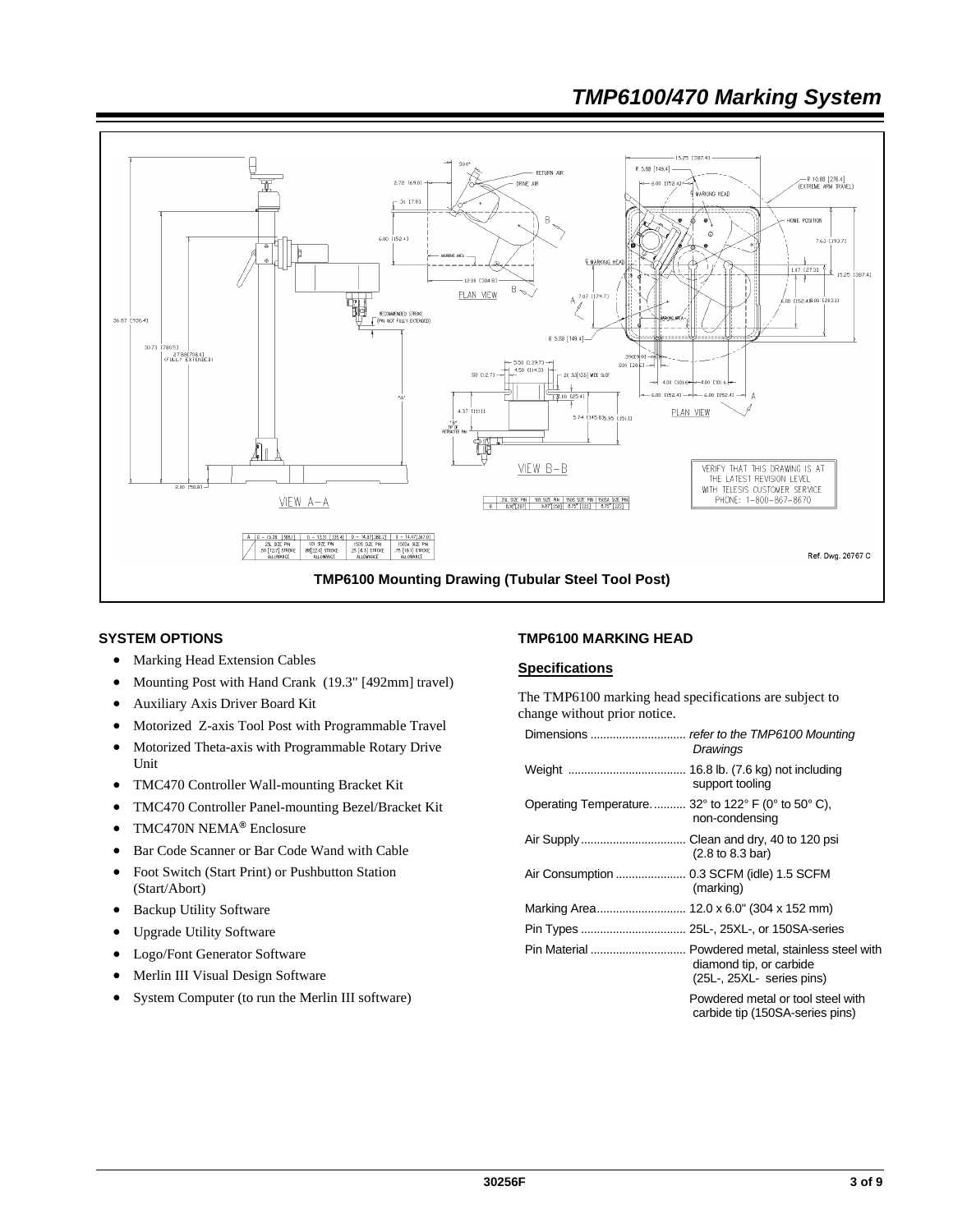# **TMP6100 MARKING HEAD** *(continued)*

#### **Marking Speeds**

Generally, the system will mark two characters per second (using 5x7 font, .125" [3 mm] high characters). The marking speed can be adjusted to allow more precisely formed characters. Doing so, under these same conditions, will result in reduced marking speeds.

Marking speeds vary widely depending on character size, drive air pressure, dot density, pin stroke, pin cartridge, and pin type. Increased character size, increased dot density, increased pin stroke, and/or decrease drive air pressure all result in decreased marking speeds.

The use of a heavier marking pin, such as the 25L carbide pin or the 150SA carbide-tipped pin, or the use on non-standard marking pin cartridges will also result in decreased marking speeds.

Additionally, marking speeds will vary depending on where the data is printed within the marking window. Specific times and speeds can be verified by a Telesis representative.

# **Marking Noise**

Although every attempt is made to reduce noise, the material being marked significantly influences the noise level. For example, marking a solid lead block produces less noise than marking a thin-walled steel pipe.

### **Marking Depth**

The following tables provide sample marking depths. Drive air was set at 80 psi (5.5 bar); return air was set at 20 psi (1.4 bar); pin stroke was set to the maximum allowable distance for each pin type to achieve the maximum depth of mark.

# **NOTICE**

The recommended nominal drive air pressure is 80 psi (5.5 bar). Lower drive air pressure may be used, but will result in decreased depth of mark and increased cycle time.

|  |  |  | Depths – Type 25L & 25XL Powdered-Metal Pins |  |
|--|--|--|----------------------------------------------|--|
|--|--|--|----------------------------------------------|--|

| <b>MATERIAL</b>          | $22^{\circ}$ | $30^\circ$  | 45°        | $60^\circ$  |
|--------------------------|--------------|-------------|------------|-------------|
| (HARDNESS)               | <b>CONE</b>  | <b>CONE</b> | CONE       | <b>CONE</b> |
| Aluminum                 | .005 in.     | $.007$ in.  | $.011$ in. | .016 in.    |
| (RB3)                    | .127 mm      | .178 mm     | .279 mm    | .406 mm     |
| <b>Brass</b>             | .003 in.     | .005 in.    | .009 in.   | $.012$ in.  |
| (RB18)                   | .076 mm      | $.127$ mm   | .229 mm    | .305 mm     |
| <b>Cold Rolled Steel</b> | .003 in.     | .005 in.    | .008 in.   | $.012$ in.  |
| (RC18)                   | .076 mm      | .127 mm     | .203 mm    | .305 mm     |

**Depths – Type 25L & 25XL Carbide Pins**

| <b>MATERIAL</b>          | $22^\circ$ | $30^\circ$ | 45°         | $60^\circ$ |
|--------------------------|------------|------------|-------------|------------|
| (HARDNESS)               | CONE       | CONE       | <b>CONE</b> | CONE       |
| Aluminum                 | .006 in.   | .007 in.   | .010 in.    | $.011$ in. |
| (RB3)                    | $.152$ mm  | $.178$ mm  | .254 mm     | .279 mm    |
| <b>Brass</b>             | .005 in.   | $.007$ in. | .008 in.    | .009 in.   |
| (RB18)                   | $.127$ mm  | .178 mm    | $.203$ mm   | .229 mm    |
| <b>Cold Rolled Steel</b> | $.004$ in. | .005 in.   | .007 in.    | .009 in.   |
| (RC18)                   | .010 mm    | $.127$ mm  | .178 mm     | .229 mm    |

**Depths – Type 150SA Pins**

| <b>MATERIAL</b><br>(HARDNESS) | $22^{\circ}$<br>CONE | $30^\circ$<br>CONE              | 45°<br>CONE           | $60^\circ$<br>CONE |
|-------------------------------|----------------------|---------------------------------|-----------------------|--------------------|
| Aluminum<br>(RB3)             | N/A                  | $.008$ in.<br>$.203 \text{ mm}$ | $.012$ in.<br>.305 mm | N/A                |
| <b>Brass</b><br>(RB18)        | N/A                  | $.007$ in.<br>.178 mm           | .010 in.<br>.254 mm   | N/A                |
| Cold Rolled Steel<br>(RC18)   | N/A                  | .006 in.<br>.152 mm             | .008 in.<br>.203 mm   | N/A                |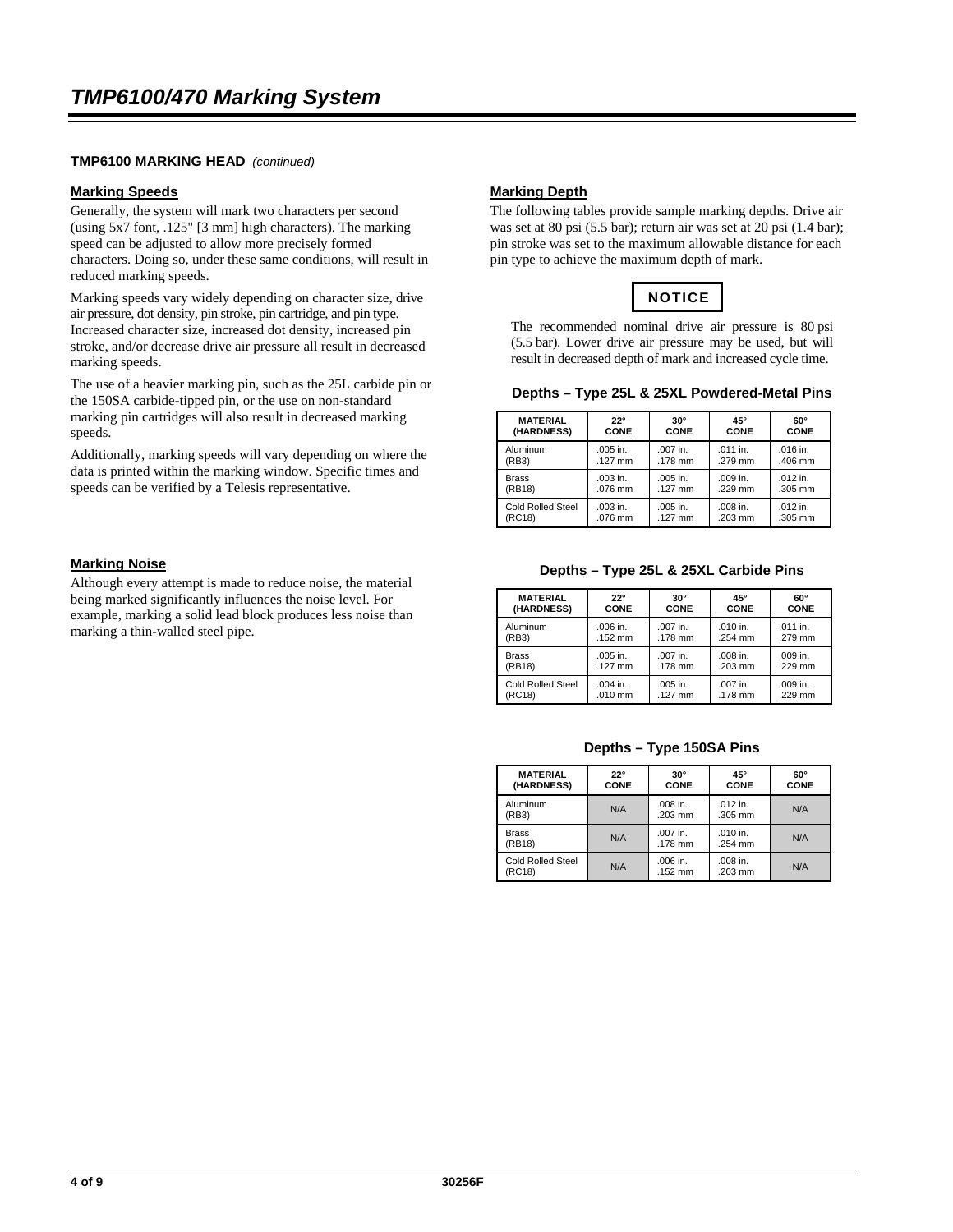

# **TMC470 CONTROLLER**

The TMC470 controller may be installed as a table-top unit, a wall-mounted unit, a panel-mounted unit, or an enclosuremounted unit. All configurations provide features and connectivity for external communications. Differences occur only in the mounting configuration.

## **TMC470 Specifications**

The TMC470 Controller specifications are subject to change without prior notice.

| Compliance CE, RoHS |                                                                                                                                    |
|---------------------|------------------------------------------------------------------------------------------------------------------------------------|
|                     | Configurations  Table-top, Wall-mounted, Panel-<br>mounted, or Enclosure-mounted                                                   |
|                     | mounted                                                                                                                            |
|                     | NEMA 12 (I.P. 65) panel-mounted<br>using appropriate customer-supplied<br>panel                                                    |
|                     | NEMA 12 (I.P. 65) enclosure-<br>mounted using Telesis-supplied<br>TMC470N enclosure                                                |
|                     | Drawings                                                                                                                           |
|                     | 3.90 lb. (1.77 kg) with wall-mount kit<br>5.52 lb. (2.51 kg) with panel-mount kit<br>28.1 lb. (12.77 kg) with TMC470N<br>enclosure |
|                     |                                                                                                                                    |

# **TMC470 Specifications** *(continued)*

| Operating Temperature $\ldots$ 32° to 122° F (0° to 50°C) |                                                                                                    |
|-----------------------------------------------------------|----------------------------------------------------------------------------------------------------|
|                                                           |                                                                                                    |
|                                                           | fan                                                                                                |
|                                                           | Power Requirements95 to 250 VAC, 2 amps, 50-60 Hz,<br>single phase                                 |
|                                                           | CommunicationsTTL, Discrete I/O, RS232, RS485,<br>TCP/IP, and USB (data backup &<br>transfer)      |
|                                                           | Input SignalsTwelve (12) total, optically isolated:<br>8 dedicated, 1 programmable,<br>3 available |
|                                                           | 10 VDC (minimum voltage)                                                                           |
|                                                           | 30 VDC (maximum voltage)                                                                           |
|                                                           | 12 to 24 VDC (nominal voltage)                                                                     |
|                                                           | 2.3 mA @ 12VDC; 4.9 mA @<br>24VDC (nominal current)                                                |
| Output SignalsSix (6) total, optically isolated:          | 4 dedicated, 2 available                                                                           |
|                                                           | 0.25 amps (maximum current)                                                                        |
|                                                           | 0.50 ohms (maximum On<br>resistance)                                                               |
|                                                           | 40 VDC (maximum line voltage)                                                                      |
|                                                           | 12 to 24 VDC (nominal line voltage)                                                                |
|                                                           |                                                                                                    |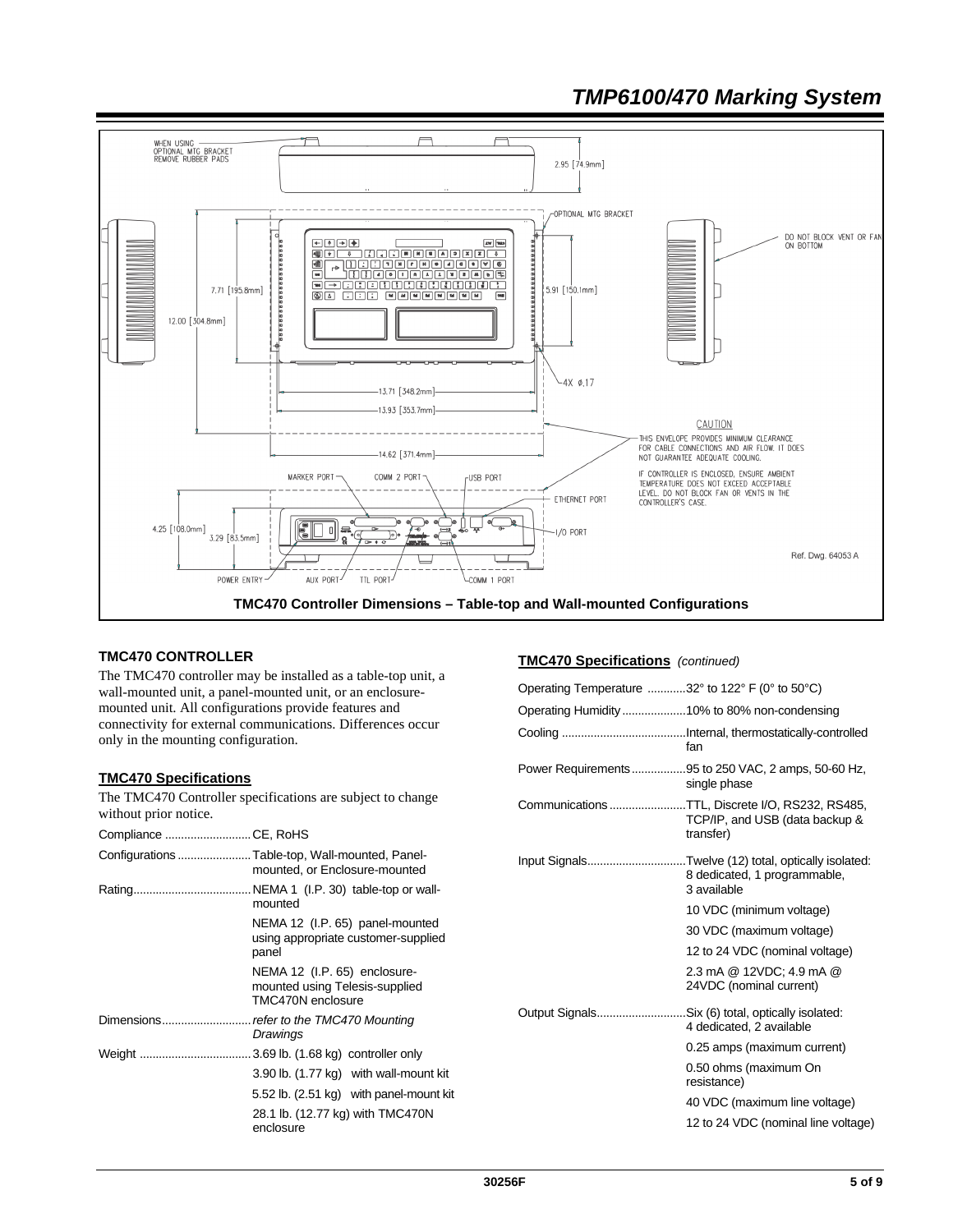

### **Environmental Considerations**

The following environmental considerations must be taken into account when installing the TMC470 Controller.

**Contaminants.** The vented TMC470 is rated NEMA 1 (IP30) and contains a thermostatically-controlled, variable speed fan. Accordingly, in environments where solid and/or liquid contaminants are present, the possibility exists that these contaminants can be drawn into the TMC470 controller and possibly result in failure. For that reason, in these types of environments, the controller must be located in a sealed industrial enclosure. To facilitate such installations, Telesis offers on optional panel mounting kit for use with an appropriate customer-supplied panel or enclosure. Telesis also offers an optional TMC470N NEMA 12 (I.P. 65) enclosure in which the controller can be mounted.

**EMI Susceptibility.** Although the system has been found to be in compliance with pertinent susceptibility standards, care should be taken when installing near welders and other extreme generators of electromagnetic interference (EMI). Particular care should be taken to ensure welder currents are not injected through the marking head chassis. The marking head chassis is connected to the electrical service earth ground through the marking head cable. The marking head should be electrically isolated from all surfaces which could become part of a welder current path.

### **TMC470-based System Software**

The system software is permanently installed in the controller. It provides the user interface for the operator to control the marker. The software also provides a library for storing, loading, and editing user-defined patterns. Patterns are files stored in the controller's memory. Depending on the size of the pattern files, the controller can store up to 200 patterns. Each pattern contains one or more fields; each field defines a single object. Printable objects may be created to define text strings, arc-text strings, geometric shapes , graphics, and machine-readable data matrix symbols. Non-printable objects may be defined to specific commands to the marker (e.g., Pause, Go to, Input, or Output). Printable text fields may include alphanumeric characters, symbols, and special message flags. Message flags automatically insert data into the text string, such as serial numbers, times, dates and user-defined codes.

#### **PC-based Merlin III Visual Design Software**

Optionally, the TMC470 Controller may be connected to a PC that runs the Telesis Merlin III Visual Design Software. The software is a 32-bit Windows**®** based WYSIWYG application that provides a graphical user interface to make pattern design quick and easy. Just "click and drag" for immediate adjustment to field size, location, or orientation. The Merlin III software includes tools to create and edit text, arc text, rectangles, circles, ellipses, and lines. Existing DXF files can also be imported for marking.

After downloading patterns to the controller, the PC can be disconnected from the controller to allow the TMC470 to control marking operations. Optionally, the PC may remain connected to the controller and allow the Merlin III software to fully control the marking system.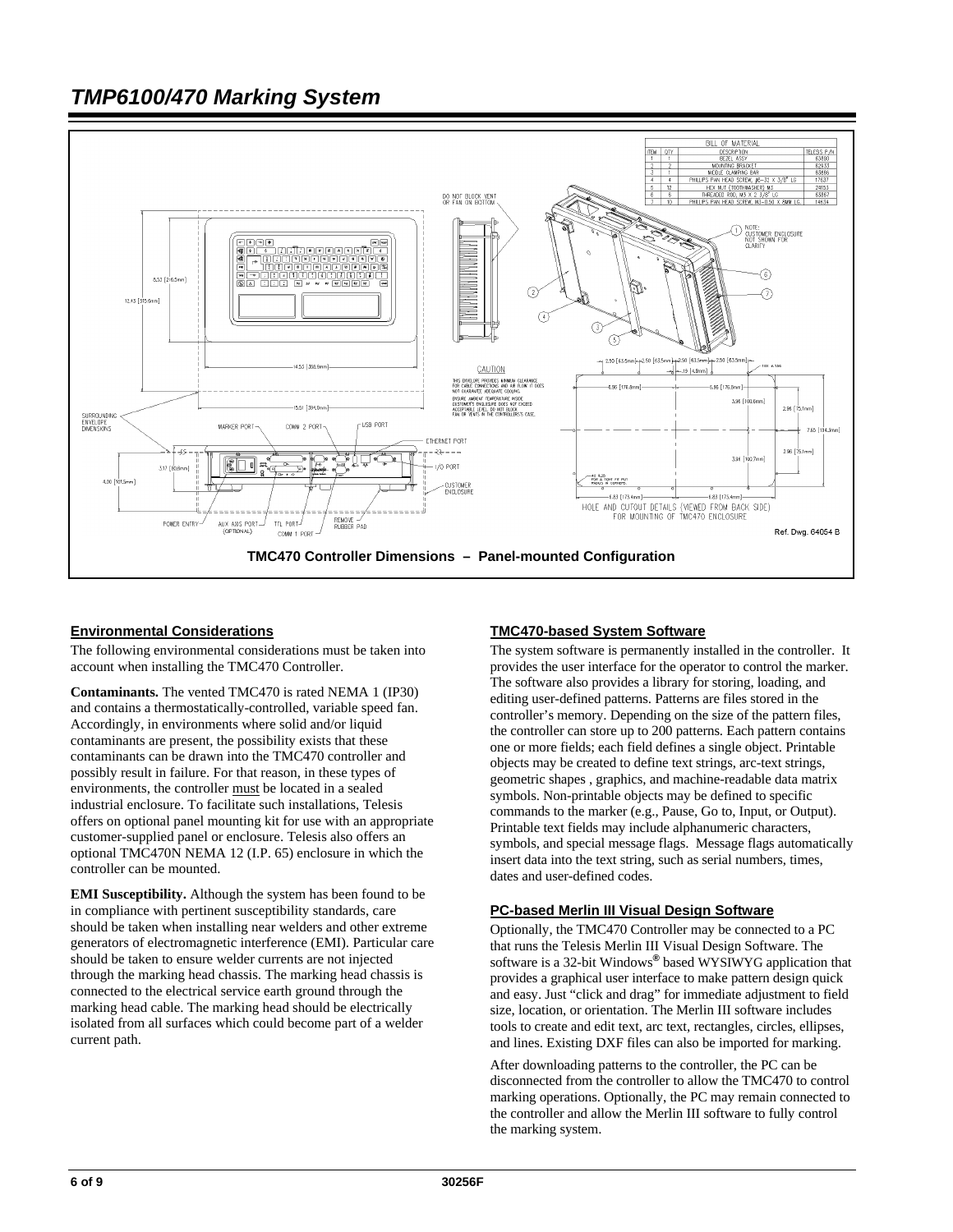

### **Interface Panel**

The back panel of the controller provides various ports for connecting the marker, host computers, logic controllers, optional accessories, and remote I/O devices. See below.

**Serial Interface.** The Comm 1 and Comm 2 Ports allow connection to remote serial devices such as a host computer or a bar code scanner. See *Host Communications* for details.

**Discrete I/O Interface.** The optically-isolated I/O Port allows you to connect a Programmable Logic Controller (PLC) or other DC I/O source for remotely controlling marker operations. See *Discrete I/O Controls* for details.

**TTL Interface.** The TTL Port allows the system to connect with a simple contact closure circuit such as a remote push button station or foot pedal switch. These types of devices can remotely control Start Print and Stop Print operations.

**TCP/IP Interface.** The Ethernet Port typically connects to a PC over a local area network (LAN). It allows you to define the controller as a client or a server socket using Telesis Extended Protocol. See *Host Communications* for details.

**USB Interface.** The USB Port allows you to connect a memory stick/flash drive for pattern storage/retrieval and for software upgrades.

**(optional) Auxiliary Axis Interface.** The Auxiliary Axis Port allows the system to connect with up to four optional motion devices such as motorized tool posts, rotational drive units, and linear slides or actuators.

### **Discrete I/O Controls**

The TMC470 is configured for 12 VDC to 24 VDC I/O only and is provided to connect a PLC or other DC I/O source. The optically-isolated I/O Port allows you to remotely select and load patterns, start printing, stop printing, place the marker online, and monitor the system output signals. Cable connectors and connector pins are supplied with the controller for constructing appropriate interface cables.

**Input Signals.** These input signals provide the following controls:

|                                | INPUT COMM  For all inputs $(+ or - supply)$                          |
|--------------------------------|-----------------------------------------------------------------------|
| START PRINT Begins print cycle |                                                                       |
|                                |                                                                       |
|                                | SEL_0 thru _6 *  Remotely selects & loads up to<br>127* pattern files |
|                                | SPARE 1, 2, 3  Three (3) spares for custom<br>applications            |

System software allows SEL\_6 signal to be configured for remotely selecting patterns or for remotely placing the marker online. If used for marker online, pattern selection is reduced to 63 patterns (max).

**Output Signals.** These output signals indicate the following states:

|          | OUTPUT COMM  For all outputs (+ or - supply)  |
|----------|-----------------------------------------------|
|          |                                               |
|          | start print command                           |
| PAUSED   | System paused (waiting timeout or<br>command) |
| NO FAULT | System status (normal or fault<br>detected)   |
|          |                                               |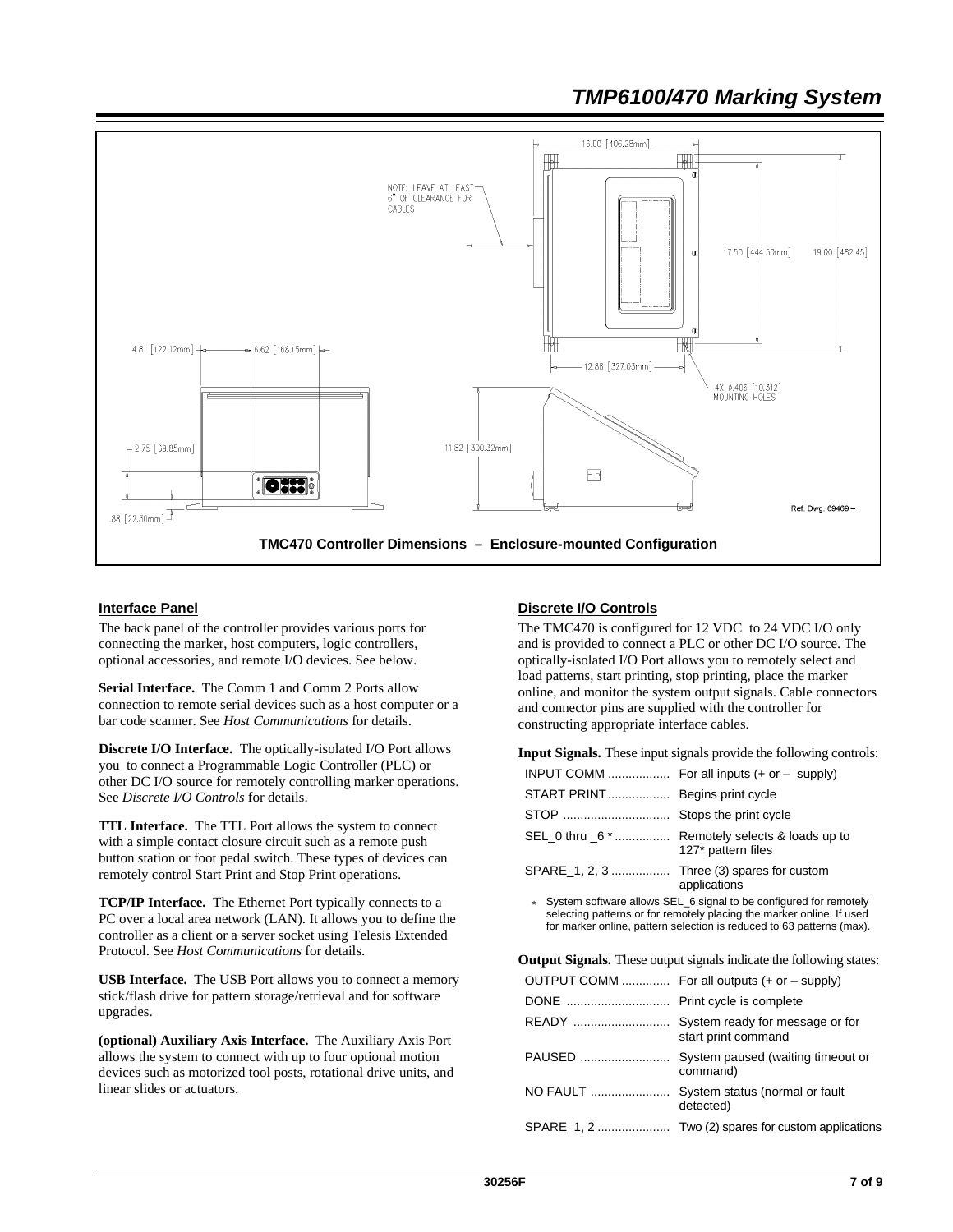### **Host Communications**

The marking system software allows you to configure communication parameters to transmit and receive data to and from a host computer. To provide maximum integration flexibility, the system software supports RS-232 and RS-485 serial interfaces and Ethernet TCP/IP interfaces. The system software also provides two protocol choices: Programmable Protocol and Extended Protocol.

**RS-232 Interface.** The serial (RS-232) communications interface is most often used with remote devices such as host computers, terminals, or bar code scanners. The Comm 1 RS-232 interface supports both Telesis Extended Protocol and Telesis Programmable Protocol. The Comm 2 RS-232 interface supports only Telesis Programmable Protocol.

**RS-485 Interface.** The RS-485 interface is normally used for long transmission distances or multi-drop networks of up to 31 TMC470 controllers. You must use Telesis Extended Protocol with the RS-485 interface.

The following describes the serial data character format on all transmissions to and from the TMC470 Controller.

- **Asynchronous**
- 1200, 2400, 4800, 9600, 19200, 38400, or 115200 Baud
- 1 or 2 Stop Bits
- 7 or 8 Data Bits
- None, Even or Odd Parity

**TCP/IP Interface.** The Ethernet (TCP/IP) interface is most often used with host computers communicating over a local area network (LAN). You must use Telesis Extended Protocol with the TCP/IP interface.

The Port parameter identifies the host computer socket that is assigned to the marking system. If more than one marking system is installed in a network configuration, each system must use a separate and unique port number. The Address parameter identifies the IP address of the host computer. The marking system software supports both fixed addressing and dynamic addressing.

Optionally, the Ethernet Port may be connected to a PC running the Merlin III Visual Design Software. Any computer that runs the Merlin III software must satisfy the following requirements:

- Windows**®** Operating System: 2000, XP, Vista**®** (Business), 7 (Professional), or 8 (Professional)
- Pentium**®** 4 Processor
- Sufficient RAM as per Operating System Requirements
- Video Board
- Multi-Gigabyte Hard Drive
- CD-ROM Disk Drive
- One Available Ethernet Port (minimum)
- SVGA Color Monitor, Mouse, and Keyboard

**Programmable Protocol.** Use this protocol where very simple one-way communications are required (such as with bar code scanners). Programmable Protocol provides no error checking or acknowledgment of the transmitted data. Note that XON/XOFF Protocol applies even when Programmable Protocol is selected.

**Starting Character** specifies where the software begins to count character positions. This number must be entered in decimal format (e.g., "2" for ASCII Start of Text "STX").

**Terminating Character** identifies the end of transmitted string (usually "13" for ASCII carriage return character).

**Character Position** counted from the starting character ignoring all characters preceding it.

**Character Length** accepts variable length messages (if set to 0) or messages of a pre-specified, fixed number of characters.

**Ignore Character** identifies the character to ignore when sent from the host (usually "10" for ASCII line feed character)).

**Message Type** allows message-type recognition which defines how the marking system will use data it receives from the host.

- **1** Message type 1 overwrites the *first line of the first text field* with data extracted from the host
- **P** Message type P loads a specific pattern identified by data extracted from host
- **Q** Message type Q updates the text in the *first query buffer* with data extracted from the host
- **V** Message type V updates the *first variable text flag* found in the pattern with data extracted from the host
- **0** Message type 0 (zero) indicates that host will provide message type, field number (if applicable), line number (if applicable), and data; delegates message type selection to the host on message-by-message basis. The host message must use the format:

#### **Tnn<string>**

where:

- $T = 1$ , P, Q, or V to indicate message type
- nn = two-digit field number or query text buffer where data will be placed. **Note**: Not used with Message Type P.
- <string> = For Message Type P, indicates the pattern name to be loaded.

For Message Types 1, Q, or V, indicates the data to be inserted into the field or the query text buffer, as applicable.